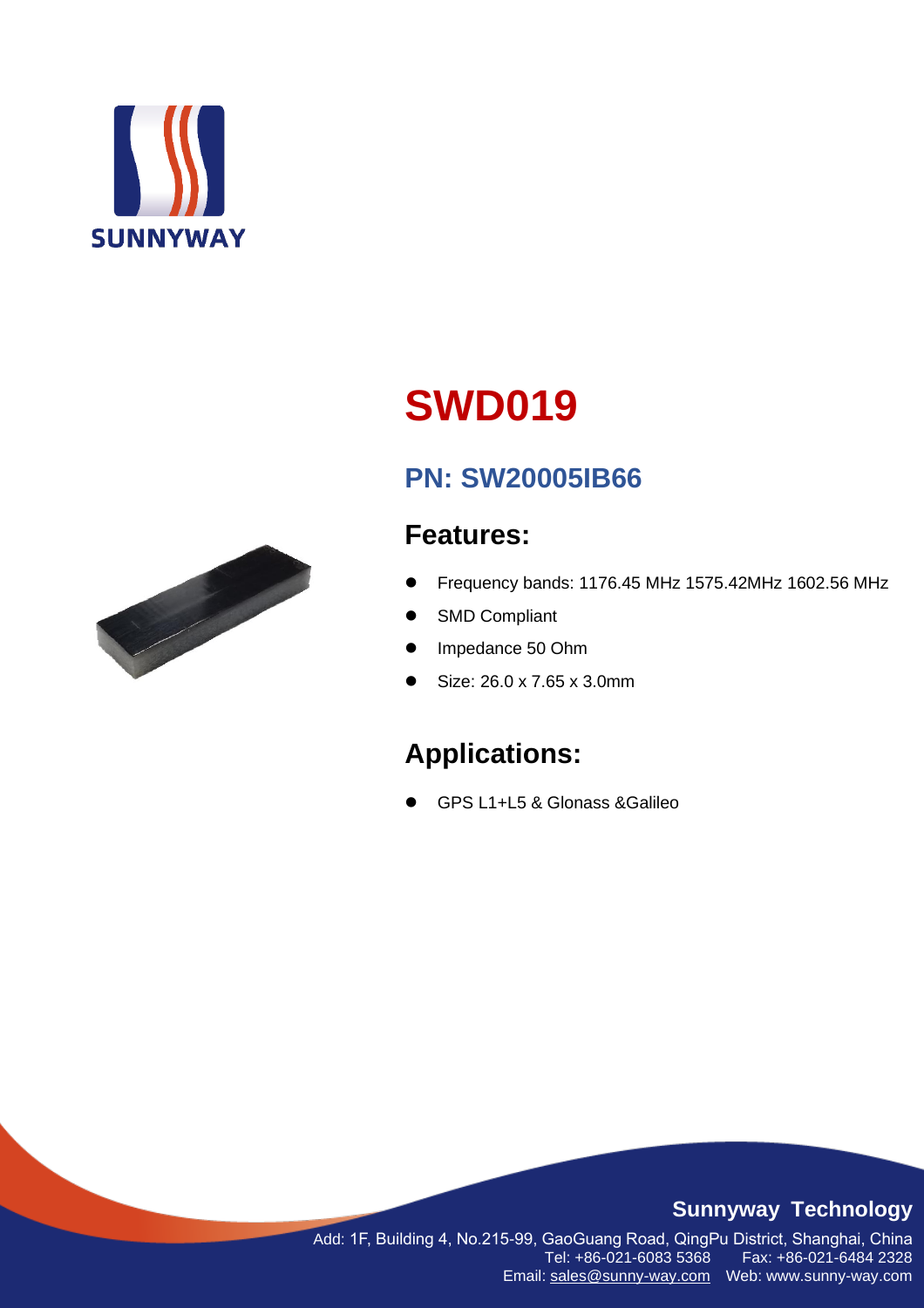

## **1. Electrical Specification**

| <b>Standards</b>            | GPS L1+L5 & GLONASS & Galileo |                  |                  |
|-----------------------------|-------------------------------|------------------|------------------|
| <b>Frequency range(MHz)</b> | 1176.45MHz                    | 1575.42MHz       | 1602.56MHz       |
| Peak Gain (dBi)             | 2.7                           | 2.5              | 2.8              |
| Average Gain (dB)           | $-1.8$                        | $-1.4$           | $-1.2$           |
| <b>VSWR</b>                 | 1.29                          | 1.19             | 1.18             |
| <b>Return Loss</b>          | $-17.87$                      | $-21.10$         | $-21.73$         |
| Efficiency (%)              | 65.5                          | 72.1             | 75.5             |
| <b>Polarization mode</b>    | Linear                        | Linear           | Linear           |
| <b>Radiation pattern</b>    | Omni-Directional              | Omni-Directional | Omni-Directional |
| Output impedance $(\Omega)$ | 50                            | 50               | 50               |
| Max. Input Power(W)         | 5                             | 5                | 5                |

#### **Note:** All parameters are measured with Sunnyway's EVK which size is 110\*50mm

## **2. Mechanical and Environmental Specification**

| <b>Mounting Type</b>              | <b>SMD</b>                    |
|-----------------------------------|-------------------------------|
| Antenna size(mm)                  | 26.0 (L) x 7.65 (W) x 3.0 (H) |
| <b>Material</b>                   | <b>PCB</b>                    |
| <b>Operating Temperature (°C)</b> | $-40$ °C ~ + 85 °C            |
| Storage Temperature(°C)           | $-40$ °C ~ + 85 °C            |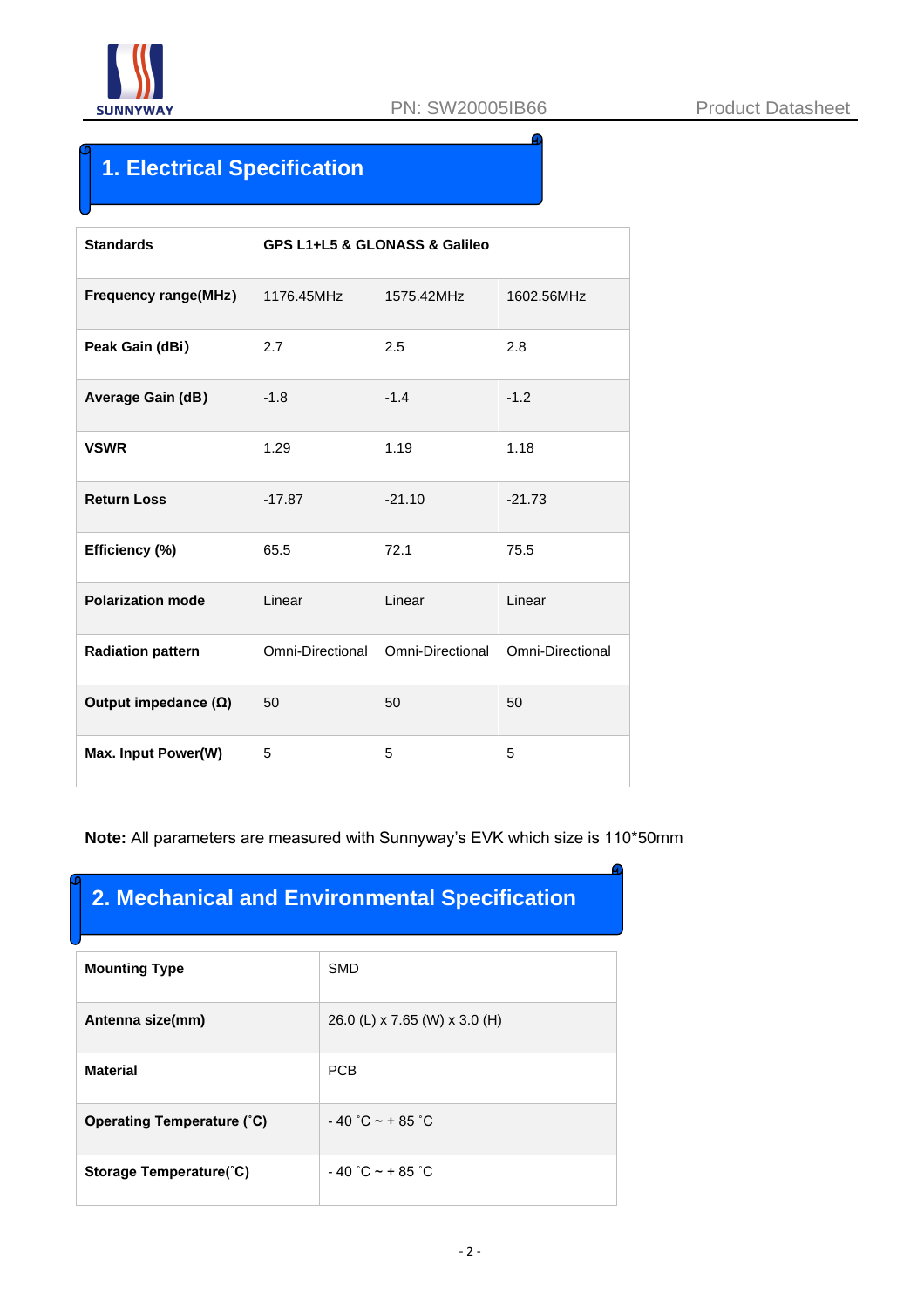

#### **3. Antenna parameters**

#### 3.1 General Data

| FRE (MHz)          | 1176     | 1575.42  | 1602     |
|--------------------|----------|----------|----------|
| <b>VSWR</b>        | 1.29     | 1.19     | 1.18     |
| <b>Return Loss</b> | $-17.87$ | $-21.10$ | $-21.73$ |
| Eff $(% )$         | 65.5     | 72.1     | 75.5     |
| Average Gain(dB)   | $-1.8$   | $-1.4$   | $-1.2$   |

#### 3.2 VSWR

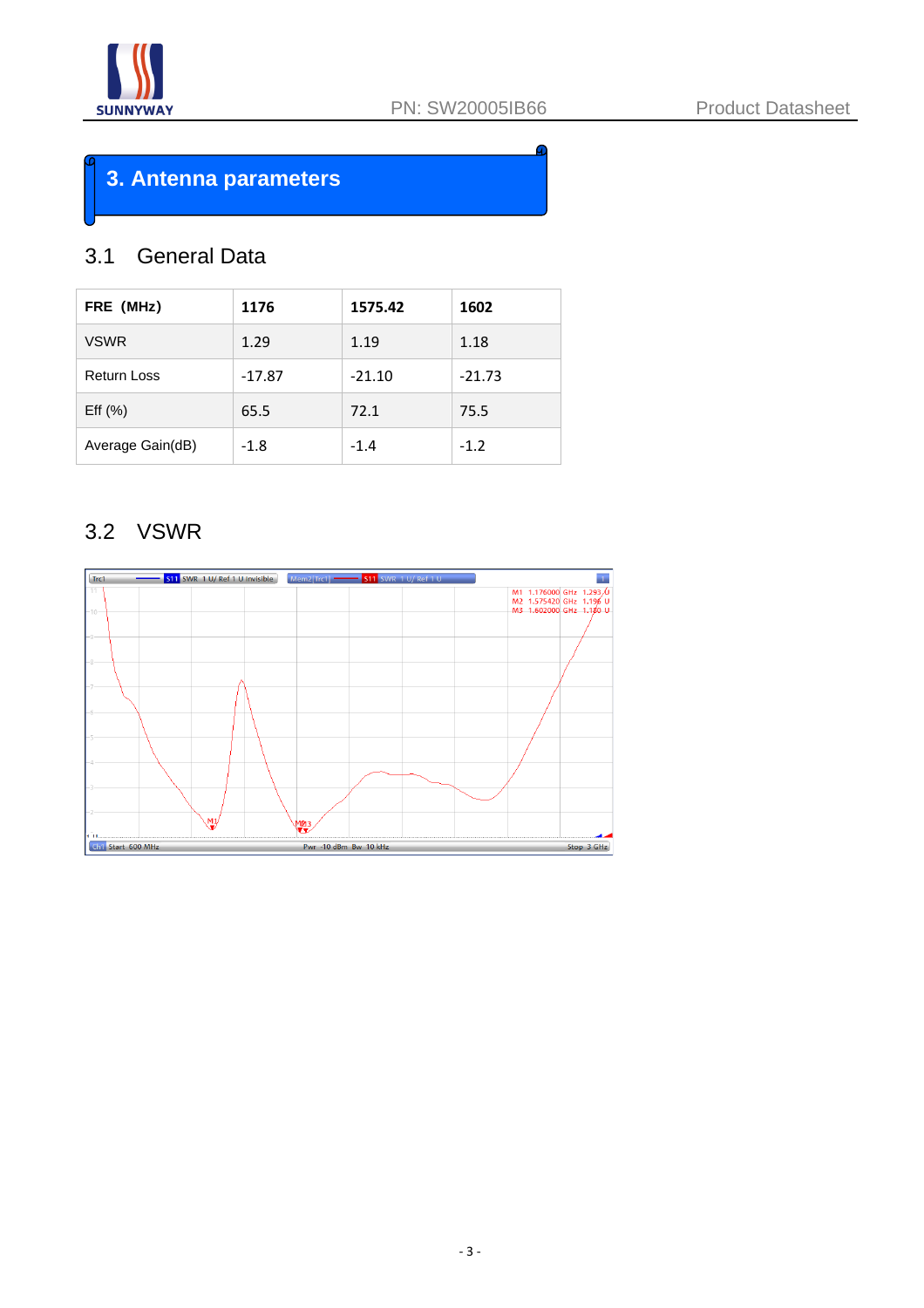

#### 3.3 Return Loss



#### 3.4 Efficiency









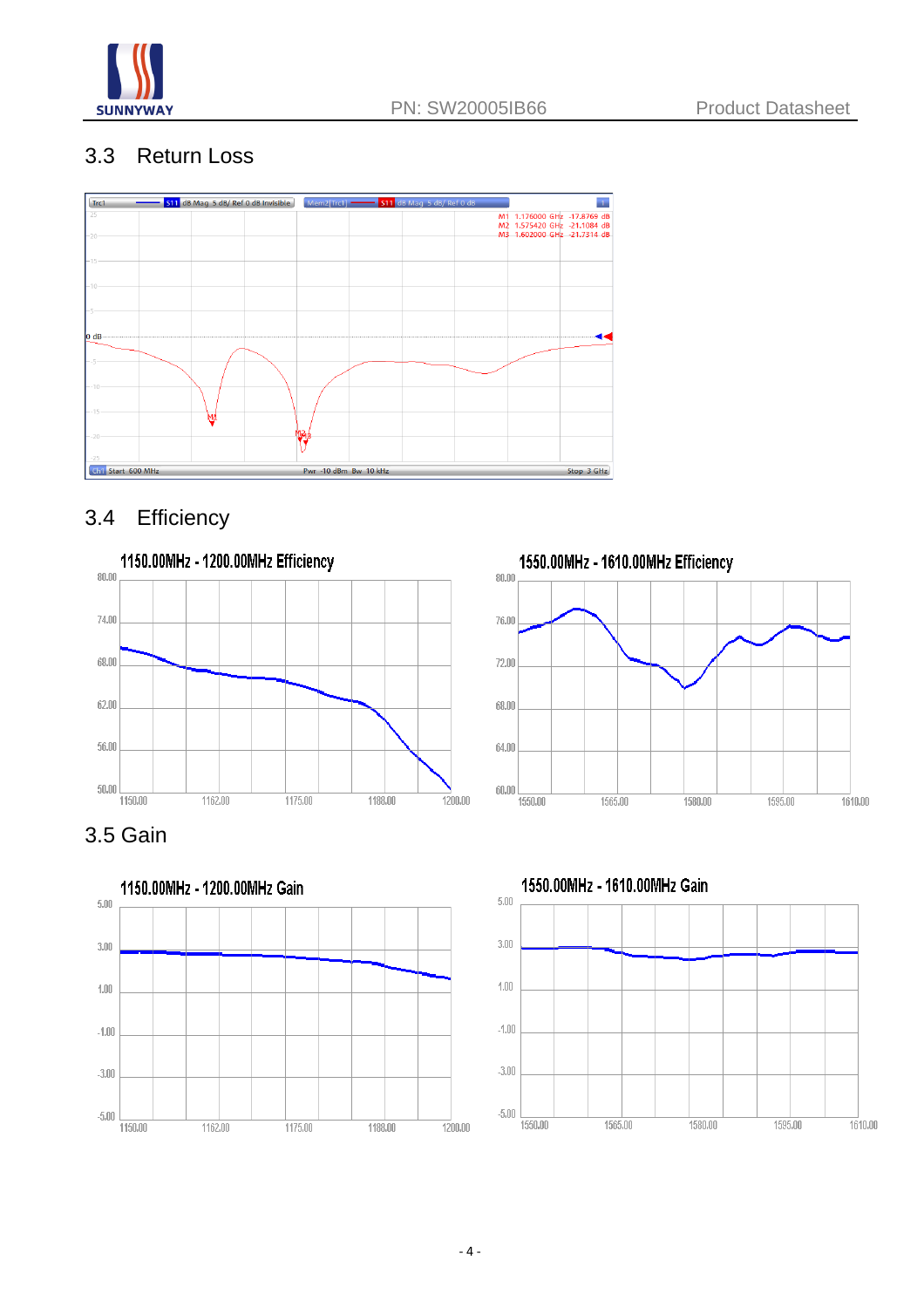

#### 3.6 Directional pattern





1575.000MHz

1602.000MHz





6.7

.9.8

12.9

 $28$ 

**k**  $-1.3$ .3.8  $.7.1$ 

10.4

13.7



 $\overline{1}$ 







 $\frac{1}{1000}$ 

1602.000MHz E1

 $150 -$ 

à

 $210$ 

**VIII** 





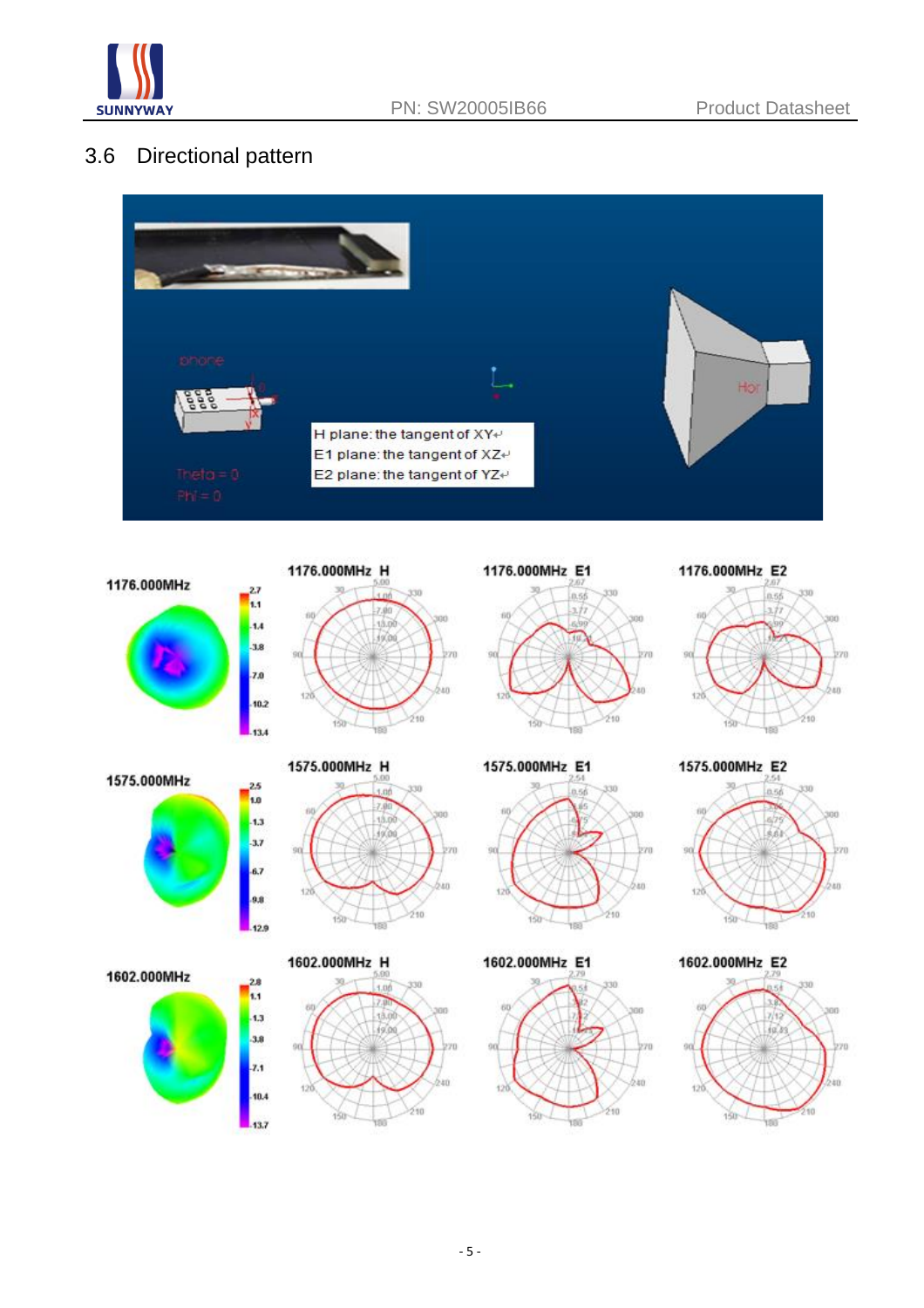

#### **4. Transmission Line**

The characteristic impedance of all transmission lines shall be designed as 50  $\Omega$ .

- The length of the transmission lines should be kept to as short as possible
- Any other part of the RF system, such as transceiver, power amplifiers, etc., shall also be designed with an impedance of 50 Ω
- All dimensions are in mm

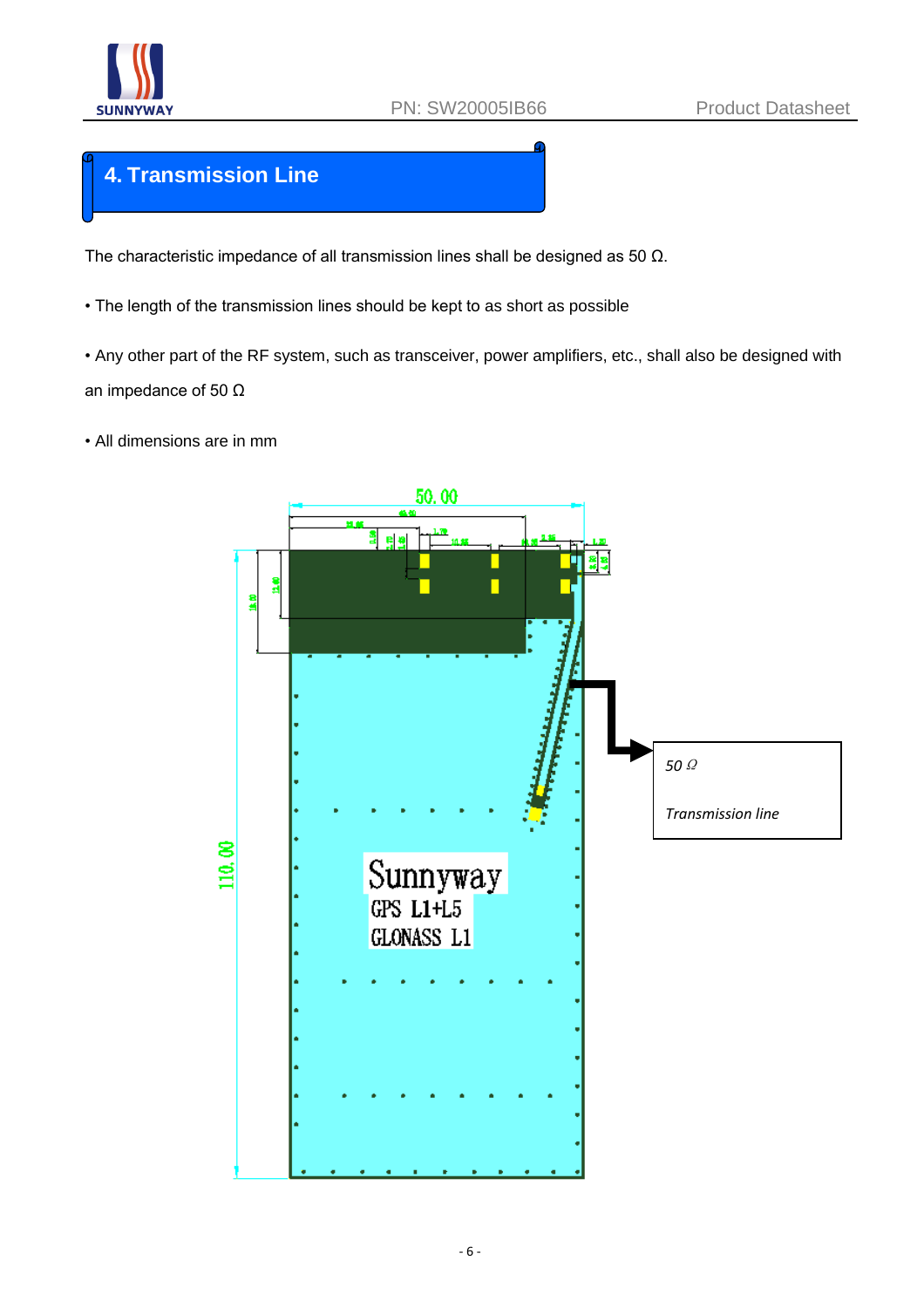

#### **5. Matching circuit**



The antenna requires a matching circuit that must be optimized for each product. The matching circuit will require up to two components and the following circuit should be designed into the host PCB. Not all components may be required but should be included as a precaution. The matching network must be placed close to the antenna feed to ensure it is more effective in tuning the antenna.



| position       | <b>Type</b> | <b>Value</b> |
|----------------|-------------|--------------|
| E1             | Inductor    | 9.1nH        |
| E <sub>2</sub> | N/A         | N/A          |
|                |             |              |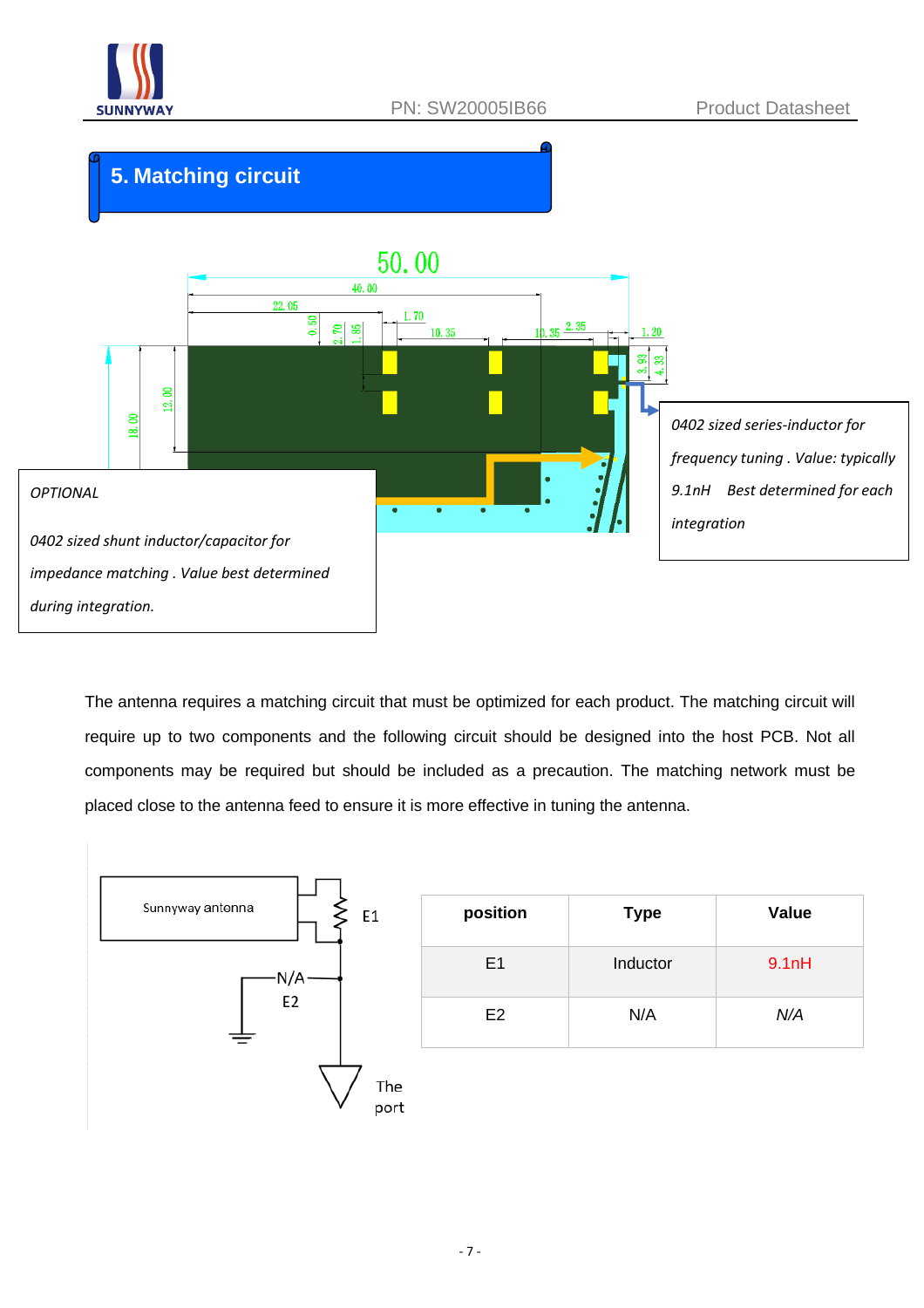

## **6.Antenna Drawing**

All dimensions are in mm